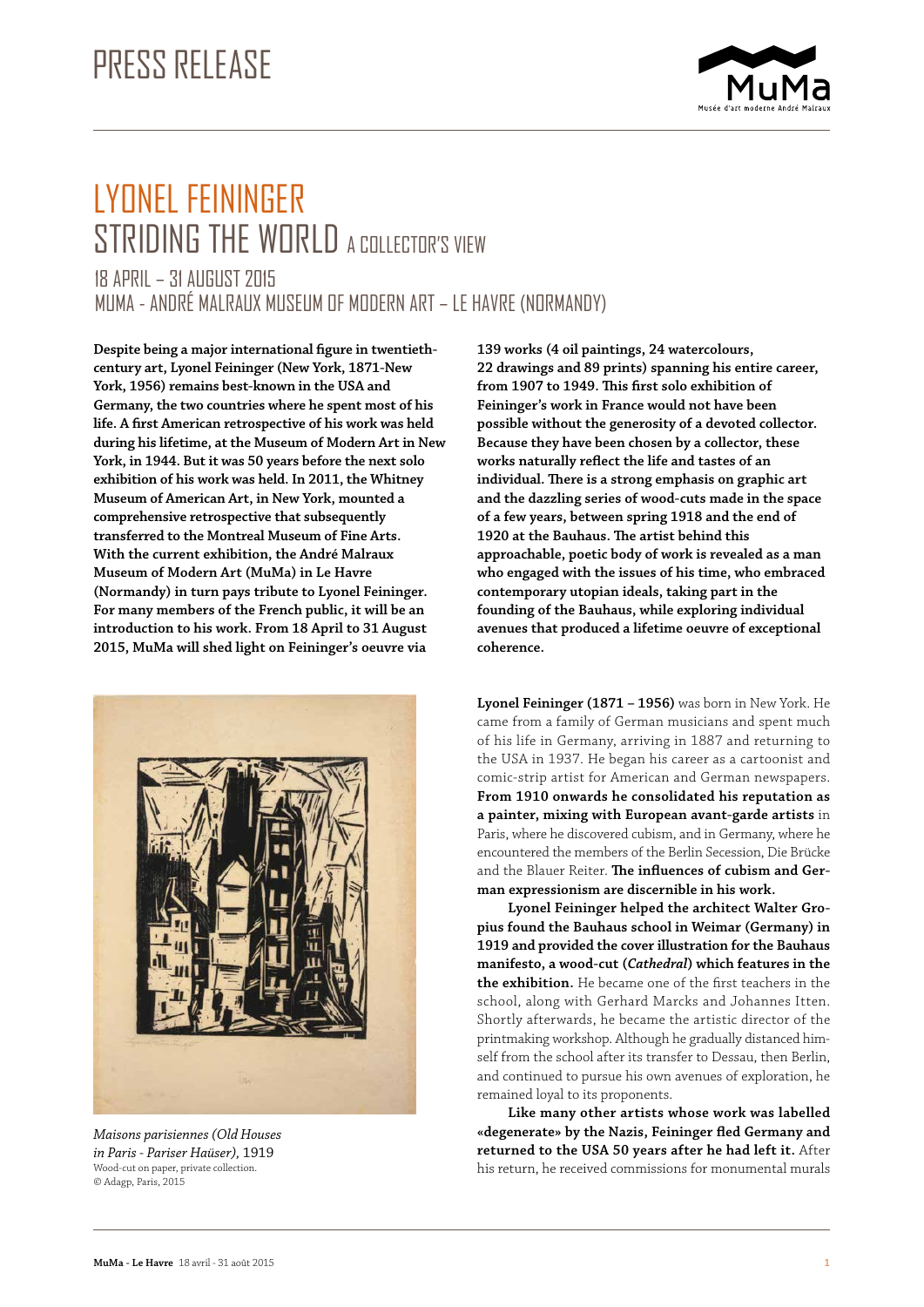

*IV B Manhattan,* 1937 Pen and Indian ink and watercolour on papier Private collection. © Adagp, Paris, 2015

## **Commissioners**

**David Butcher,** art historian. **Annette Haudiquet,** Curator of MuMa André Malraux Museum of Modern Art, Le Havre.

### **Catalogue**

# **Catalogue Editions d'art Somogy**

184 pages, 160 illustrations, €32. Texts by Annette Haudiquet, David Butcher and Heinz Widauer (Curator of French art at the Albertina Museum, Vienna).



*Battle Fleet (Flotte de guerre),* 1920 Oil on canvas. Private collection. © Adagp, Paris, 2015 © Maurice Aeschimann

for the 1939 New York World's Fair. The following year, he began a series of pictures of Manhattan skyscrapers. Towards the end of his life, his compositions drew on earlier works, memories of his most valuable experiences, and his own photographs. He died in 1956.

**Throughout his life, Feininger set great store by the motif.** Whether it depicts Paris, where he spent several sojourns and rubbed shoulders with the fauvists and the cubists, the countryside of Thüringen, where he loved to go for walks, the shores of the Baltic, where he spent his summers from 1924 to 1935, or New York, where he spent the latter part of his life, **Feininger's predilection for urban and village scenes, architecture and the sea comes through in his work.**

Once he decided to devote himself entirely to his artistic career, his beginnings as a humorous press cartoonist led him to **develop his graphic work and experiment with printmaking (in the form of lithographs, etchings and wood-cuts) as well as painting.**

His work features numerous variations on leitmotifs using a range of techniques. Once he was back in the USA, Feininger frequently reworked his German subjects and drew on his own work for inspiration. **His works are often peopled by figures:** tall, flattened silhouettes that spring from his romantic imagination, always on the move and in a hurry, be they picaresque characters strolling along the seafront or the angular be-hatted profiles of the wood-cuts.